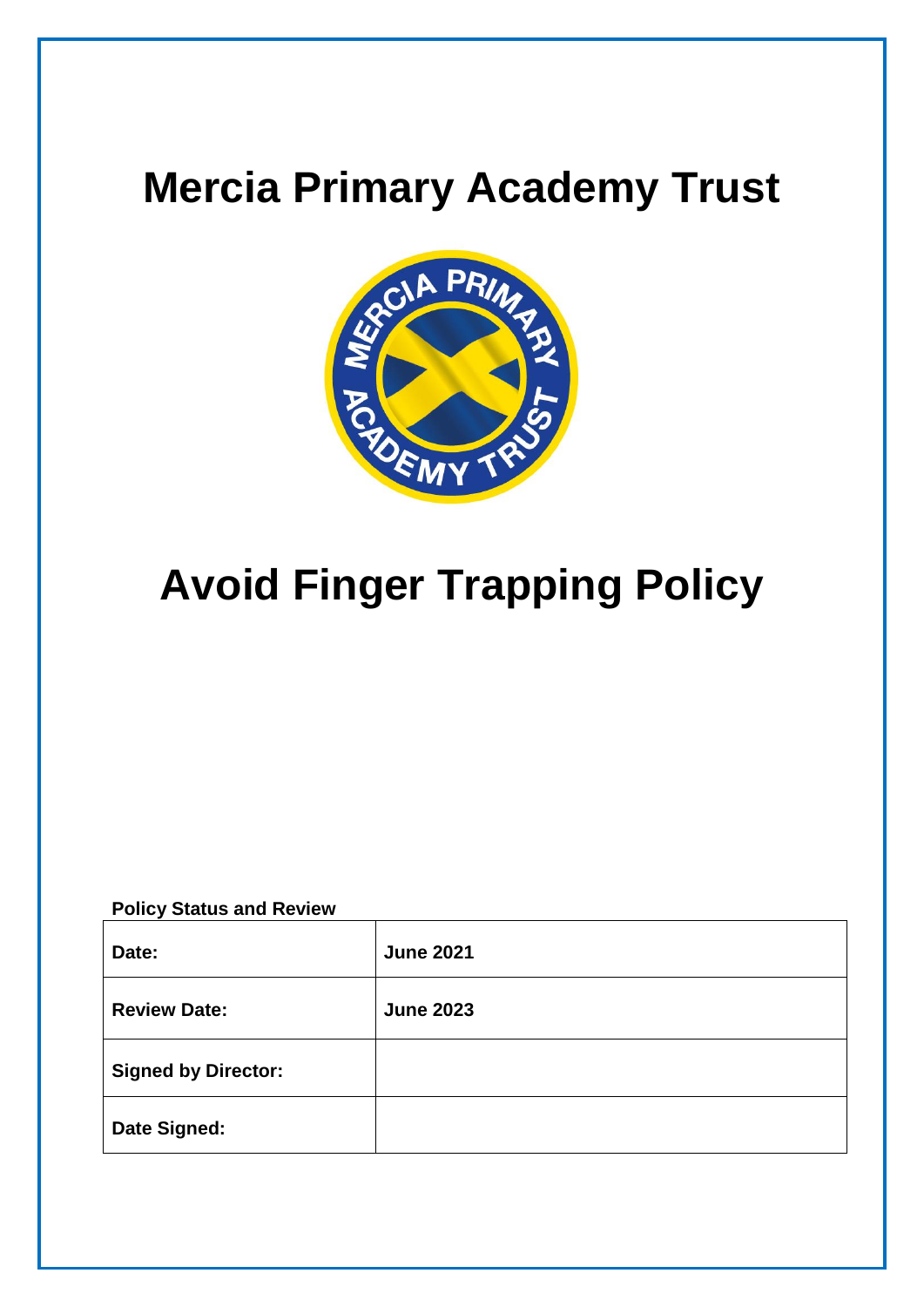*We are committed to ensuring the Welfare, Safety and Security of everyone involved with our school. Our work with Pupils and their Families in understanding the importance of Value, Respect and developing confidence is held in high esteem by a wide range of external partners. We agree that these high quality expectations should apply to all members of our community.*

*We have a series of Health and Safety, Safeguarding, SEN and Welfare Policies which set up the working practices that will ensure all adults are also protected and supported in their expectation of Value, Respect and confidence in their actions and those of others.*

Where the Policy States "Manager" this refers to Mr R Lane, Executive Headteacher.

This Policy is deemed to apply to both adults and children and everyone in our community including families, staff and partners.

To support the Policy there is a Compliments and Complaints Procedure for Parents and Partners and a Grievance Procedure for staff.

This Policy links with Safeguarding welfare of children Policies Early Years Welfare requirements Health and Safety Policies Complaints Procedure

Mercia Primary Academy Trust has a Code of Conduct for all adults, staff, parents, and partners which we expect everyone on our site to adhere to. If there are breaches of the Code the matter will be dealt with by the Headteacher and where appropriate Governing Body.

#### Avoiding Finger Trapping

Headteachers and Health and Safety Coordinators should be aware of the potential hazards presented to young children by unprotected door hinges and the precautions that should be considered to minimise the risk of injuries occurring.

Accidents have occurred (mainly in Nursery, First and Primary schools) where younger pupils' fingers have become trapped in the hinged side of unprotected doors. Injuries sustained in this way tend to be of a serious nature such as crushing and/or amputation.

Less frequent incidents have also been reported by Special and Middle schools.

#### **1. Risk Assessment**

Although all doors can pose a potential hazard, we have carried out a **risk assessment** to identify any significant risks and to determine the precautions that are required to prevent injury to anyone who may be especially vulnerable e.g. young children.

Particular attention should be paid to the following:

- Doors next to areas where pupils congregate;
- Doors which pupils queue beside for lunch or other reasons;
- Doors near entrances:
- Doors which are susceptible to strong winds;
- Doors which have created problems in the past (check accident records);
- Heavy doors (with or without door closers).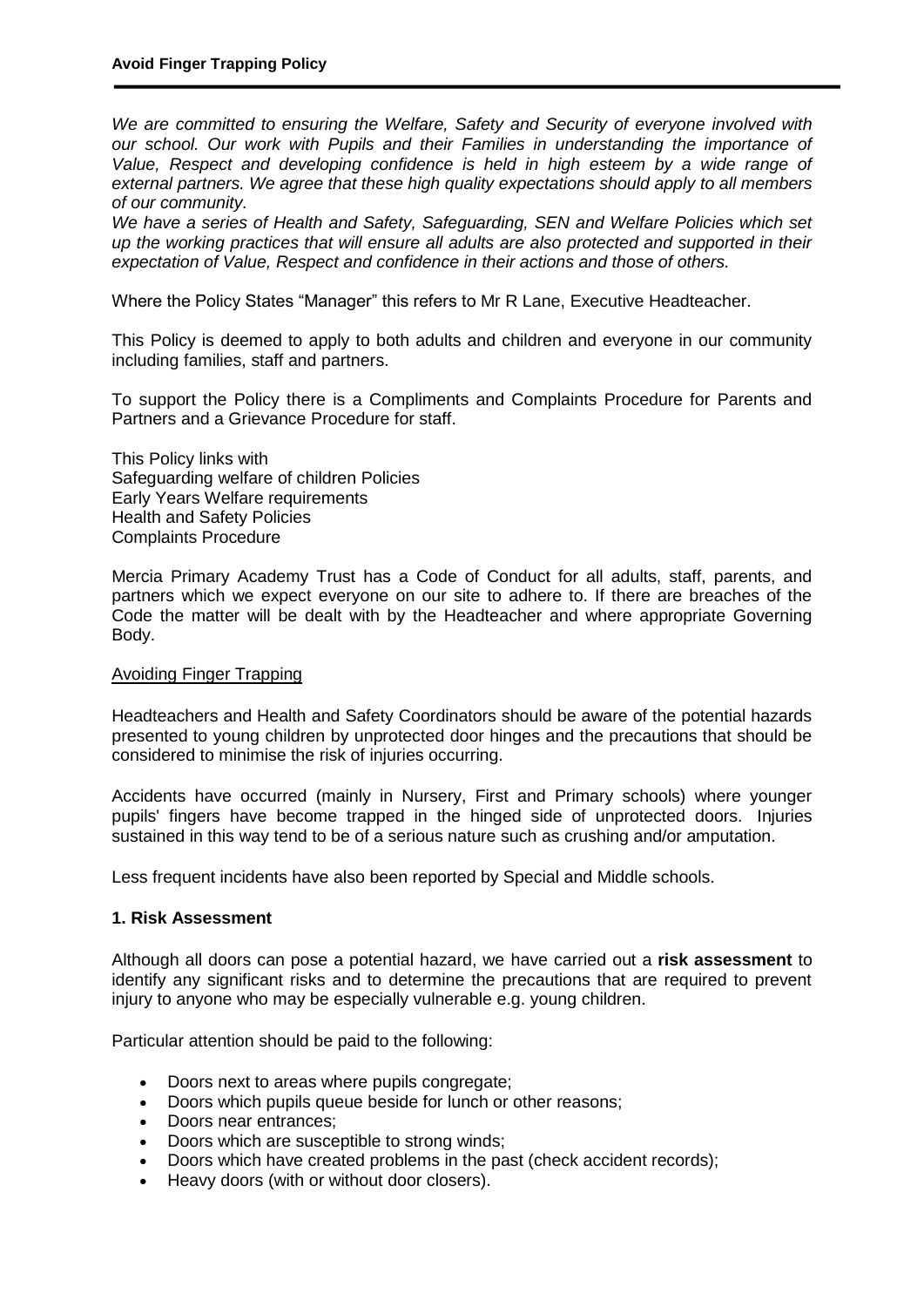Risk assessments should be reviewed whenever there is a change of use in a particular area. Schools should also consider whether it will be necessary to install anti-trap devices in extensions and new builds.

#### **2. Control Measures**

Once risks have been assessed, **control measures** may need to be implemented, for example:

 Installing **proprietary finger protection devices** (see Product and Supplier information) on all doors identified as posing a significant risk. This is the most effective and the preferred option where young children are present.

#### *Finger Protection devices are installed on all doors posing a risk, they have been obtained from a recommended supplier*

- Adjusting or replacing defective door closers to regulate the speed at which doors close.
- Ensuring that all doors are inspected periodically including door closers and any existing finger protection devices.
- Ensuring that young children are not permitted to congregate near doors, unless absolutely necessary and adequately supervised.

#### *All pupils are supervised when moving through doors as a large group.*

#### *Pupils may need to access doors alone as part of their learning for independence. Particular attention is paid to the safety of these doors*

Also, schools may wish to consider giving regular education to staff and pupils on dangers of finger trapping.

#### *Finger trapping forms a part of the annual Health and Safety Briefing for staff and awareness of this policy highlighted*

*Pupils are reminded of the risks of Finger trapping at the beginning of the year in class Briefings about rules and being safe.*

#### *Reminders are given following any incidents*

#### **3. Recording a risk assessment**

Schools must record their risk assessment of finger trapping.

#### *Finger Trapping Risk assessment is included in site health and safety Risk Assessment*

#### **4. Checks to doors and finger protection devices**

Like any other hazard, doors and any devices fitted on them should be visually checked regularly to ensure they are in good condition. Where finger protection devices are installed, they should be visually inspected on a regular basis. The inspections should check for damage or deterioration in the devices so that appropriate remedial action can be taken.